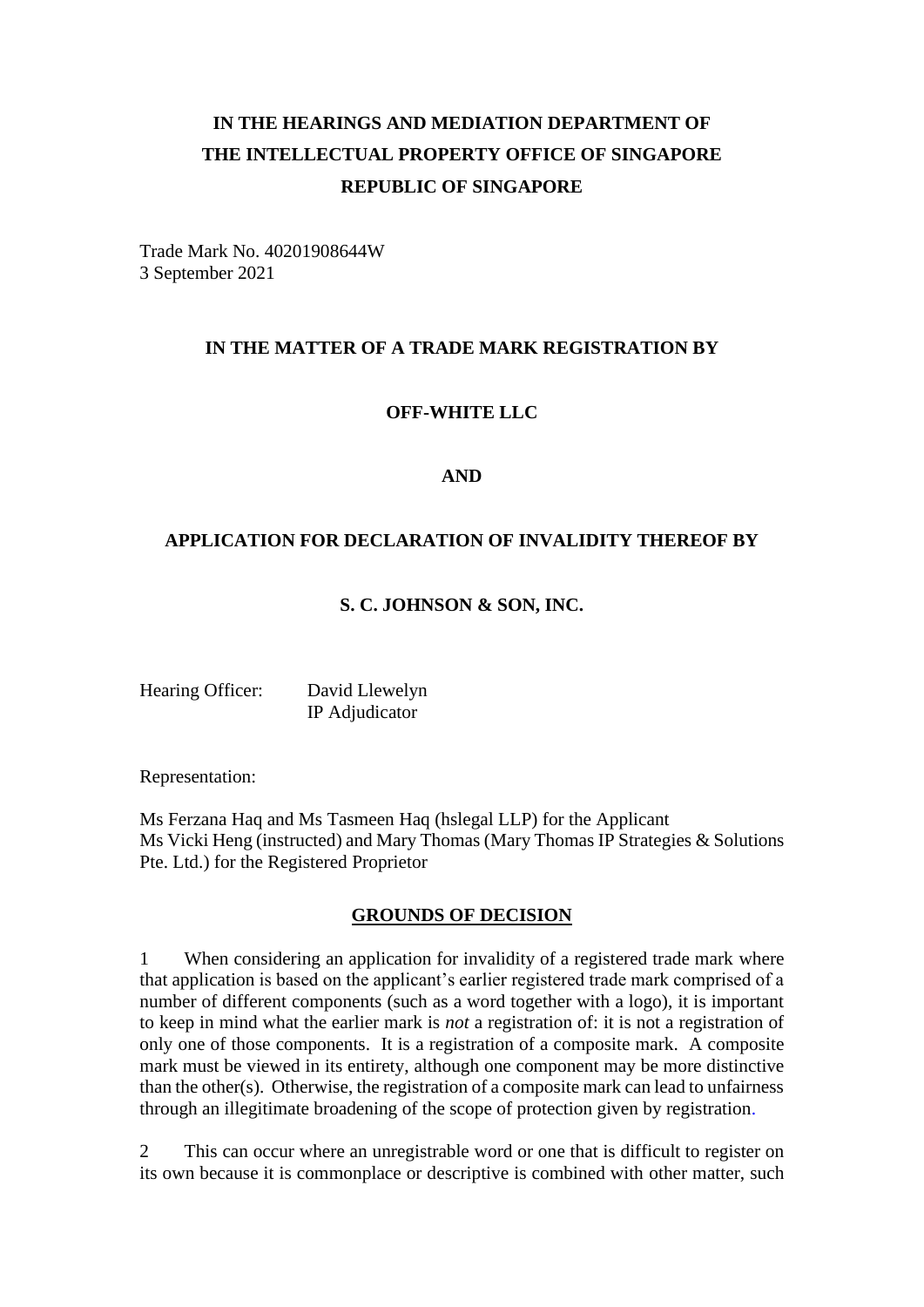as a logo and/or another word, in a composite trade mark. The logo and/or other word may be relatively simple, banal or descriptive.

3 *Hey voila!* The composite trade mark is registered. Indeed, this is as it should be: the trade mark is clearly not *exclusively* descriptive, nor is it *devoid* of distinctive character or commonplace. So, the trade mark does not fall to be rejected under the absolute grounds for refusal in section 7(1) of the Trade Marks Act (Cap 332, 2005 Rev Ed) ("the Act"), as would have been the word on its own had it been applied for *simpliciter*.

4 The registered mark is then prayed in aid against others who have the temerity to use the word, on its own or even together with a different logo. To argue against another's registered trade mark costs money, so those using the unregistrable word may be warned off (pun intended, as will be seen below), even when they use their own, different, composite trade mark.

5 A recent example where the High Court had to deal with such a composite mark (*TMRG Pte Ltd and another v Caerus Holding Pte Ltd* [2021] SGHC 163 ("*Luke's*")) involved the possessive form of the common and storied name Luke: LUKE'S. The earlier mark was a composite mark comprising LUKE'S together with a number of other words: "OYSTER BAR", "CHOP HOUSE" and "Travis Masiero Restaurant Group". The later marks objected to unsuccessfully by the proprietor of that earlier mark were "LUKE'S LOBSTER" and "LUKE'S LOBSTER [plus a logo]".

6 As exemplified by that case, when dealing with a composite mark it is crucial to consider all its components and not only one. Of course, this is different from, but often related to, the quite separate enquiry as to whether the additional matter is so simple, banal or descriptive as to be ignored by the average consumer, which must be done when determining whether the marks are similar. Nevertheless, unless the composite nature of the mark is borne in mind, what is described at [2] to [4] above may succeed in pulling the wool over the trade mark system's eyes.

7 Off-White LLC is the Registered Proprietor ("the Proprietor") of the following series of two marks:



("the Subject Mark"), in Singapore in Classes 3, 9, 14 and 18. The Subject Mark was registered in Singapore on 22 April 2019. The specification of goods relevant to the invalidation is set out below:

Class 3

Colognes; toilet water; perfumes; fragrances for personal use; Soaps; **Lotions for skin care**; Antiperspirants; Deodorants for personal use; Cosmetics; Body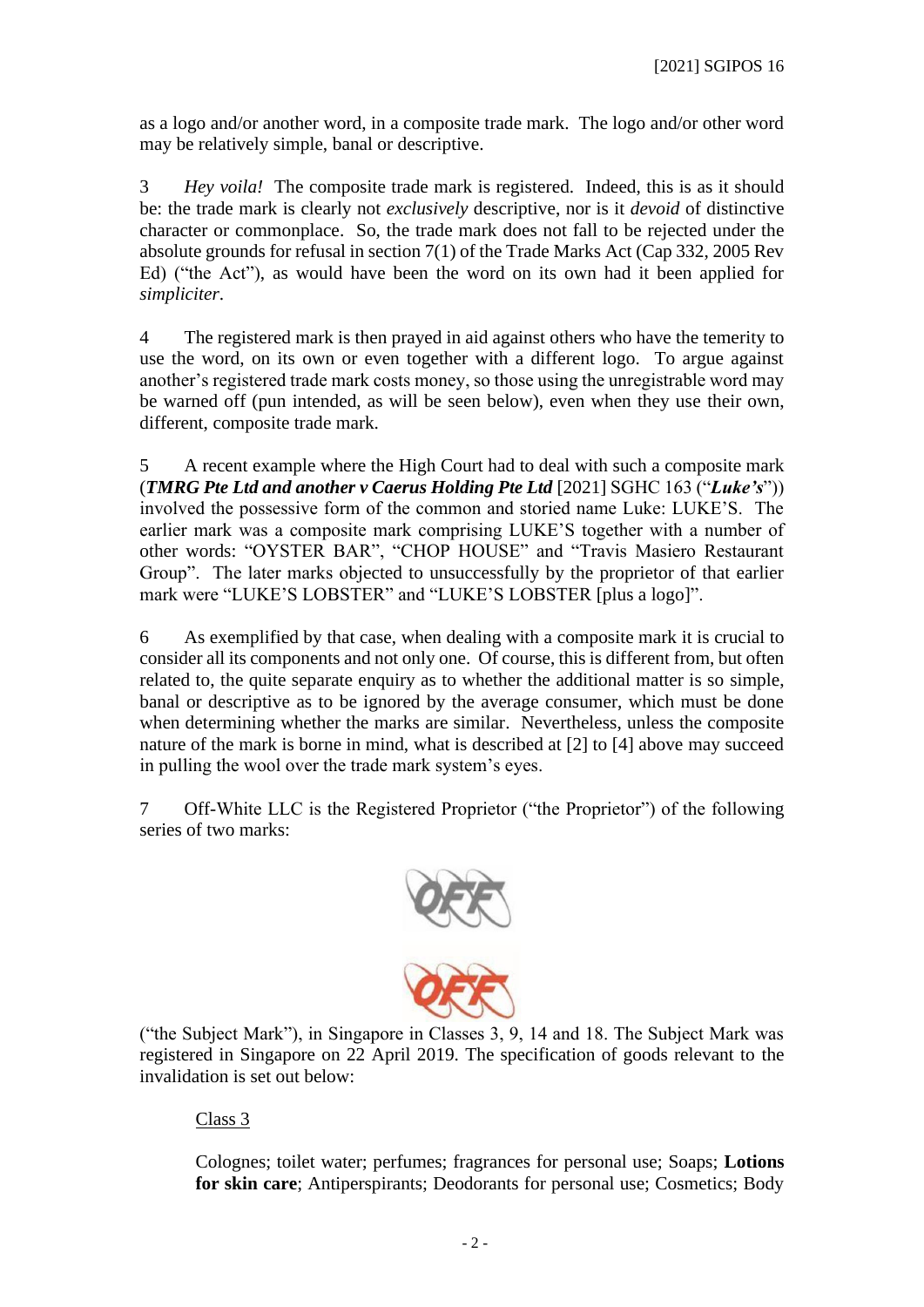wash; Non-medicated bath preparations; **Non-medicated skin care preparations**; Room fragrances; Potpourri; Aromatherapy oils, namely, essential oils for aromatherapy use, essential oils contained in inhalers, for use in aromatherapy; Fragrances in the form of beads for use in the home; Nail care preparations; Nail polish and nail polish remover; Essential oils; Make-up; **Nonmedicated toiletry preparations**; Hair care preparations; Hair styling preparations; Hair lotions; Hair spray; Shampoo; Hair conditioner; Gel for hair; Mousse for hair; none of the aforementioned goods being intended for use as a repellent for insects, vermin or fungi.

8 S. C. Johnson & Son, Inc. ("the Applicant") applied for a declaration of invalidity on 25 February 2020. The Applicant seeks a partial invalidation of the Subject Mark's registration in respect only of these goods: "lotions for skin care", "non-medicated skin care preparations" and "non-medicated toiletry preparations" ("the Objectionable Goods"), reflected in bold in the specification at [7].

9 On 13 March 2020, the Proprietor qualified its specification with the phrase "none of the aforementioned goods being intended for use as a repellent for insects, vermin or fungi", underlined in the specification at [7]. A counter-statement was filed by the Proprietor on 2 June 2020 in defence of the registration of the Subject Mark.

10 The Applicant filed evidence in support of the invalidation on 22 December 2020. The Proprietor filed evidence in support of the registration on 17 March 2021. The Applicant filed evidence in reply on 11 May 2021. Following the close of evidence, a pre-hearing review was held on 15 June 2021. The parties made their oral submissions before me on 3 September 2021 and made additional written submissions on 17 September 2021.

## **Grounds of Opposition**

11 The Applicant relies on a number of grounds in the Act. They are section 8(2)(b) read with section  $23(3)(a)(i)$ , section  $8(4)(b)(i)$  read with section  $23(a)(iii)$  and section  $8(7)(a)$  read with section  $23(3)(b)$ .

## **Applicant's Evidence**

12 The Applicant's evidence comprises the following:

- (i) a Statutory Declaration made by Renata Ferraiolo, Vice President of Global Marketing, Pest Control, of the Applicant, on 5 December 2020 in Wisconsin, the United States of America ("Ferraiolo-1"); and
- (ii) a Statutory Declaration in Reply made by the same Renata Ferraiolo, on 3 May 2021 in Wisconsin, the United States of America ("Ferraiolo-2").

## **Proprietor's Evidence**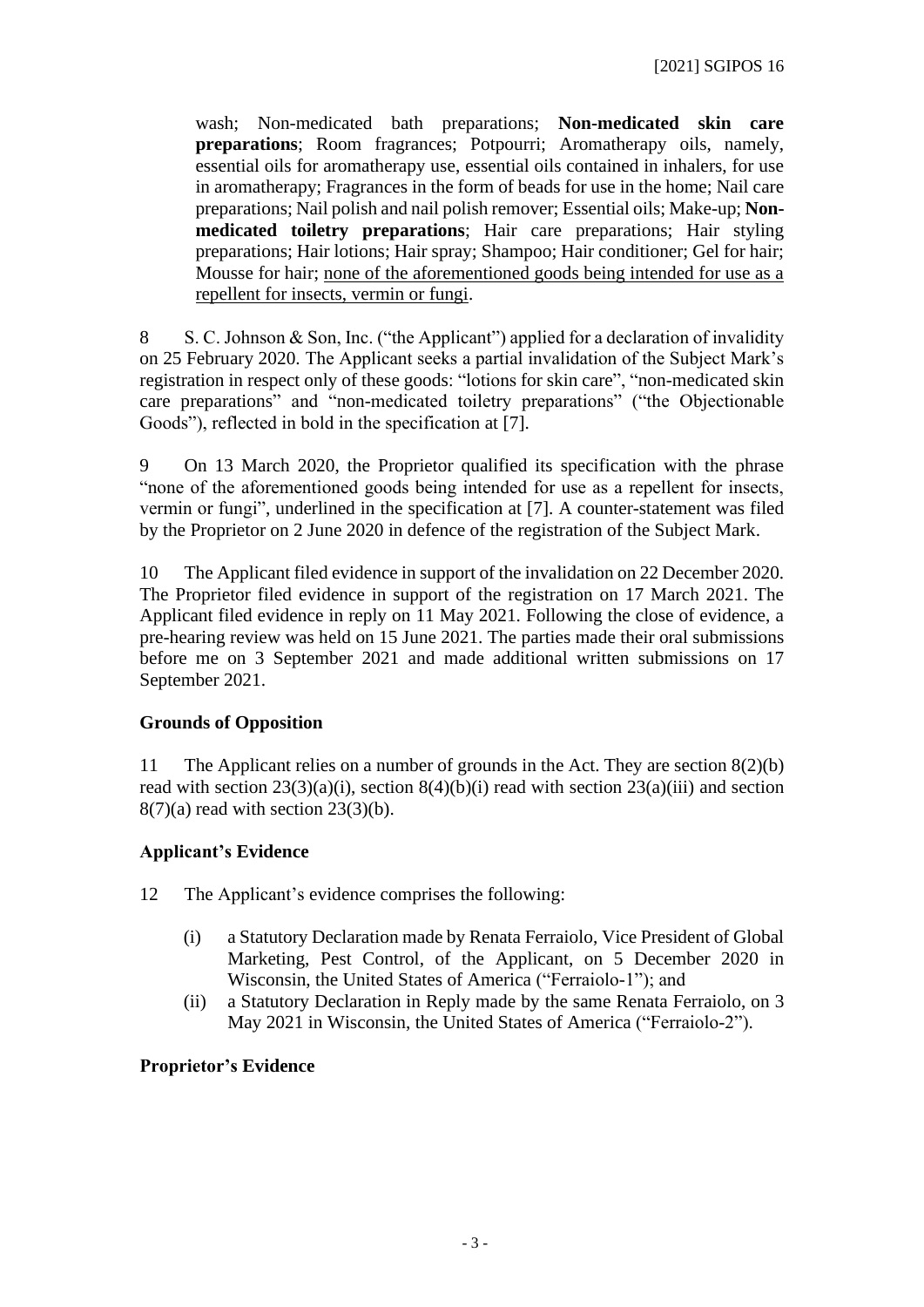13 The Proprietor's evidence comprises a Statutory Declaration made by Virgil Abloh, President of the Proprietor, on 10 March 2021 in New York, the United States of America ("Abloh-1").<sup>1</sup>

## **Applicable Law and Burden of Proof**

14 As the applicable law is the Act, there is no overall onus on the Proprietor either before the Registrar during examination or in invalidation proceedings. The undisputed burden of proof in the present case falls on the Applicant.

## **Background**

15 The Applicant, S.C. Johnson & Son, Inc., is a large, well-known multinational company founded in 1886 in Racine, Wisconsin, the United States of America, with business operations in over 70 countries, and, *inter alia*, is engaged in the business of manufacturing and marketing a wide range of household and personal care products, including but not limited to household cleaning products, personal repellents and pest control products, skincare products, home fragrances, household food storage products and consumer chemicals. The history and business activities are set out at Section A [1] to [10] of Ferraiolo-1.

16 The Applicant started selling its OFF! brand of insect repellents in the United States in 1957 and it has since become one of the Applicant's leading brands with its own brand-specific website at https://off.com/en. The history of the OFF! brand is set out at Section B of Ferraiolo-1. The Applicant's OFF! personal repellents come in a variety of forms including creams, sprays, spritzes, aerosols, lotions, liquids, sticks, towelettes and wipes. The Applicant states that the majority of these are to be used topically and applied directly onto the skin, and may also be applied onto the face. The Applicant further states, at [6] of Section B of Ferraiolo-1, that OFF! personal repellents are also made with "various pleasant fragrances and scents and are formulated to be non-greasy, which makes them more pleasant and appealing for topical use". The OFF! brand was named the "Most Trusted Bug Repellent" by BrandSpark International in 2015 and has featured in articles ranking the best insect repellents available on the market (globally and in Singapore) (at Section E [2] to [4] of Ferraiolo-1). The Applicant has also made significant contributions to public awareness programmes and campaigns under its OFF! brand aiming to "educate the public on the risks of mosquitoborne diseases such as dengue and zika virus" (at Section F of Ferraiolo-1).

17 The Applicant states, at Section B [4] of Ferraiolo-1, that the OFF! brand is usually used in the form of its orange and white logo (see Trade Mark No. T0620792B at [21] below), which was created and first used by the Applicant as early as 1962 and remains in use today. The Applicant states, at Section D [4] of Ferraiolo-1, that "OFF! personal repellents … are widely available in Singapore in popular supermarkets such as NTUC Fairprice, Sheng Siong, Giant and Cold Storage, personal stores such as Watsons and Guardian Pharmacy, as well as online."

18 The Proprietor, Off-White LLC, is the owner of the luxury brand Off-White (founded in 2013), which licenses, manufactures and sells clothing, accessories,

<sup>&</sup>lt;sup>1</sup> As this decision was being finalized, it was announced in the media on 28 November 2021 that Mr Abloh had died of cancer at the age of 41.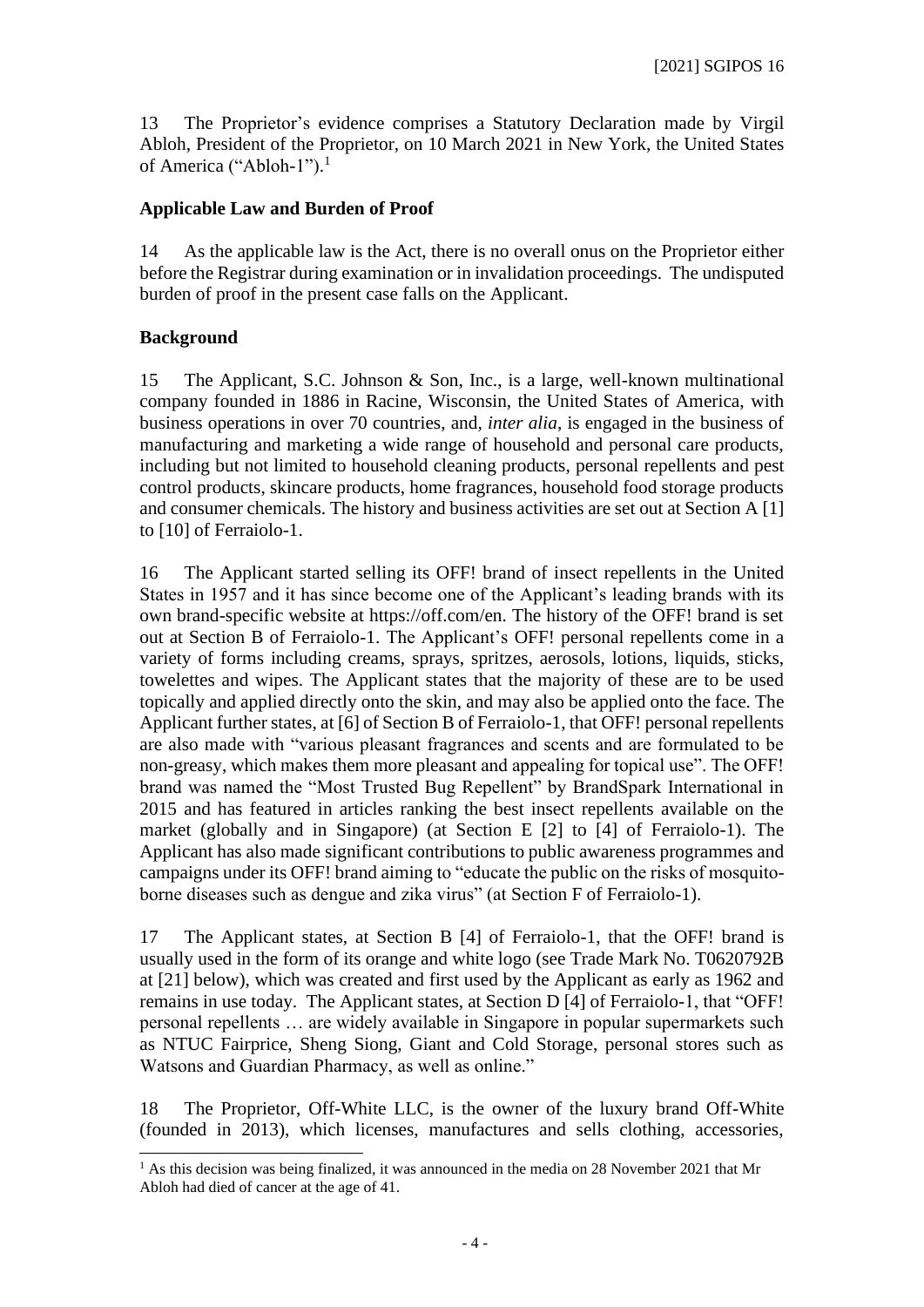furniture and other ready-made goods (at [1] of Abloh-1) through its own OFF-WHITE boutiques (more than 60 stores in at least 15 countries globally), via its official website at [www.off---white.com](http://www.off---white.com/) and through selected third-party retailers (at [19] of Abloh-1). The Proprietor was listed as the world's most popular brand on The Lyst Index in 2018, and has held a top 3 place on The Lyst Index (a quarterly index of 'fashion's hottest brands') each quarter since the Index's inception in 2018 (at [10]); it has collaborated with designers and brands of international repute (including Jimmy Choo, Nike, Warby Parker, Rimowa, Byredo, AmorePacific); and its products and collaborations are "featured in virtually every relevant periodical and internet website (including Vogue, Allure, Cosmopolitan, Elle, Marie Claire, GQ, Women's Wear Daily, Wall Street Journal, the Chicago Tribune and the New Yorker)" (at [15], Exhibit F, and Exhibit G of Abloh-1). The history and business activities of the Proprietor are set out at [5] to [15] of Abloh-1.

19 The Proprietor states, at [9] of Abloh-1, that (i) its most notable trade mark is "OFF-WHITE" (which it refers to as its "Housemark"), (ii) it also uses elements of the Housemark "OFF" and "WHITE" in various permutations (which it refers to as the "Formative Marks" and which also includes the Subject Mark), and (iii) it uses graphical elements such as "its signature crossed arrow logo which comes in a myriad of variations, as well as parallel lines and quotation marks" (which it refers to as the "Graphical Marks"). A selection of these marks is provided at Exhibit C of Abloh-1. The Proprietor describes the Housemark as having been "inspired by or derived from the space between universally understood concepts of black and white", and the Formative Marks and Graphical Marks "while seemingly ordinary and simple" as intending to "challenge the world to look deeper, and to find meaning in what some may consider the mundane" (at [16] of Abloh-1).

20 The Proprietor identifies its target consumer as being "the millennial, who is not necessarily confined to a traditional wardrobe" (at [20] of Abloh-1), "the young, trendy and well-heeled" (at [41] of Abloh-1), "discerning not only in terms of fashion and design" and "one that is specifically and knowingly buying into the [Proprietor's] philosophy and lifestyle" (at [22] of Abloh-1). The Proprietor further states that its main Instagram account @off\_\_\_\_white has 11 million followers, while its Instagram account for its Singapore stores @off\_\_\_white\_\_\_singapore has more than 79,500 followers (at [26] of Abloh-1).

# *The Trade Marks Relied On by the Applicant*

21 The Applicant relies on the following earlier registered marks ("Applicant's Marks") in this invalidation, although their Written Submissions focussed on what they describe as the two "Combination Marks" included in the table below (Trade Marks Nos. T0620794I and T0620792B). Likewise, in their oral submissions at the hearing the Applicant's counsel focused on the Applicant's Combination Marks. I will do the same as there is less similarity between the Subject Mark and the first of the Applicant's Marks below than between the Subject Mark and the Combination Marks.

| Trade Mark   Mark | Registration | <b>Specification of Goods</b> |
|-------------------|--------------|-------------------------------|
| No.               | <b>Date</b>  |                               |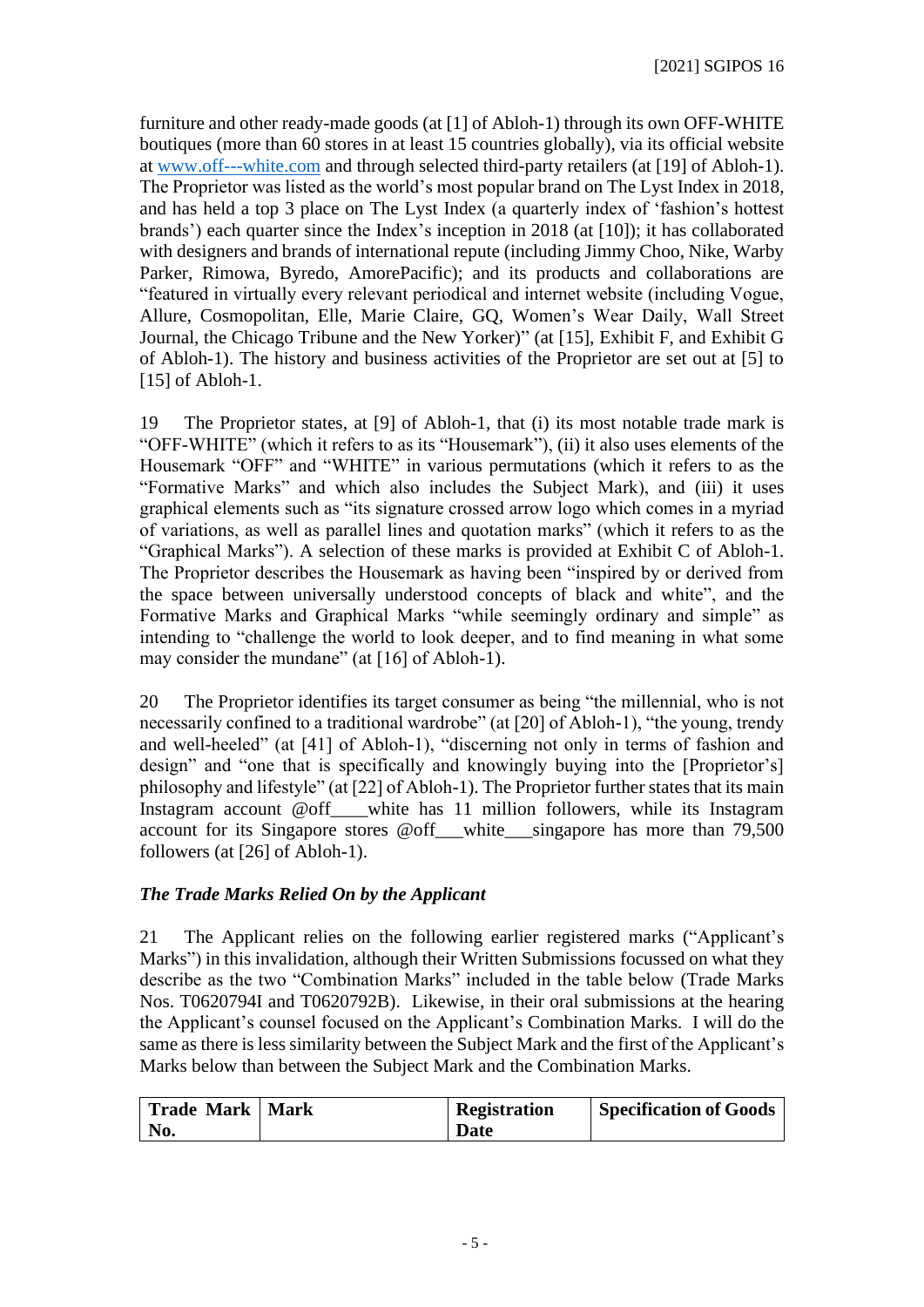| T6843313F | OFF! | 26 January 1968 | Class 5<br>Insecticides, pesticides,<br>herbicides, fungicides,<br>rodenticides,<br>preparations for the<br>deterrence and control<br>of insects, pests, weeds,<br>rodents,<br>and<br>other<br>noxious things. |
|-----------|------|-----------------|----------------------------------------------------------------------------------------------------------------------------------------------------------------------------------------------------------------|
| T0620794I |      | 5 October 2006  | Class 5<br>Preparations for killing<br>weeds and destroying<br>vermin; insecticides;<br>moth proofers; insect<br>repellents; fungicides;<br>rodenticides.                                                      |
| T0620792B |      | 5 October 2006  | Class 5<br>Preparations for killing<br>weeds and destroying<br>vermin; insecticides;<br>moth proofers; insect<br>repellents; fungicides;<br>rodenticides.                                                      |

# **MAIN DECISION**

## **Ground of Invalidation under Section 8(2)(b)**

- 22 Section  $23(3)(a)(i)$  of the Act reads:
	- (3) The registration of a trade mark may be declared invalid on the ground–
		- (a) that there is an earlier trade mark in relation to which
			- (i) the conditions set out in section  $8(1)$  or  $(2)$  apply;
			- …

unless the proprietor of that earlier trade mark or other earlier right has consented to the registration.

23 Section 8(2)(b) of the Act reads:

(2) A trade mark shall not be registered if because — …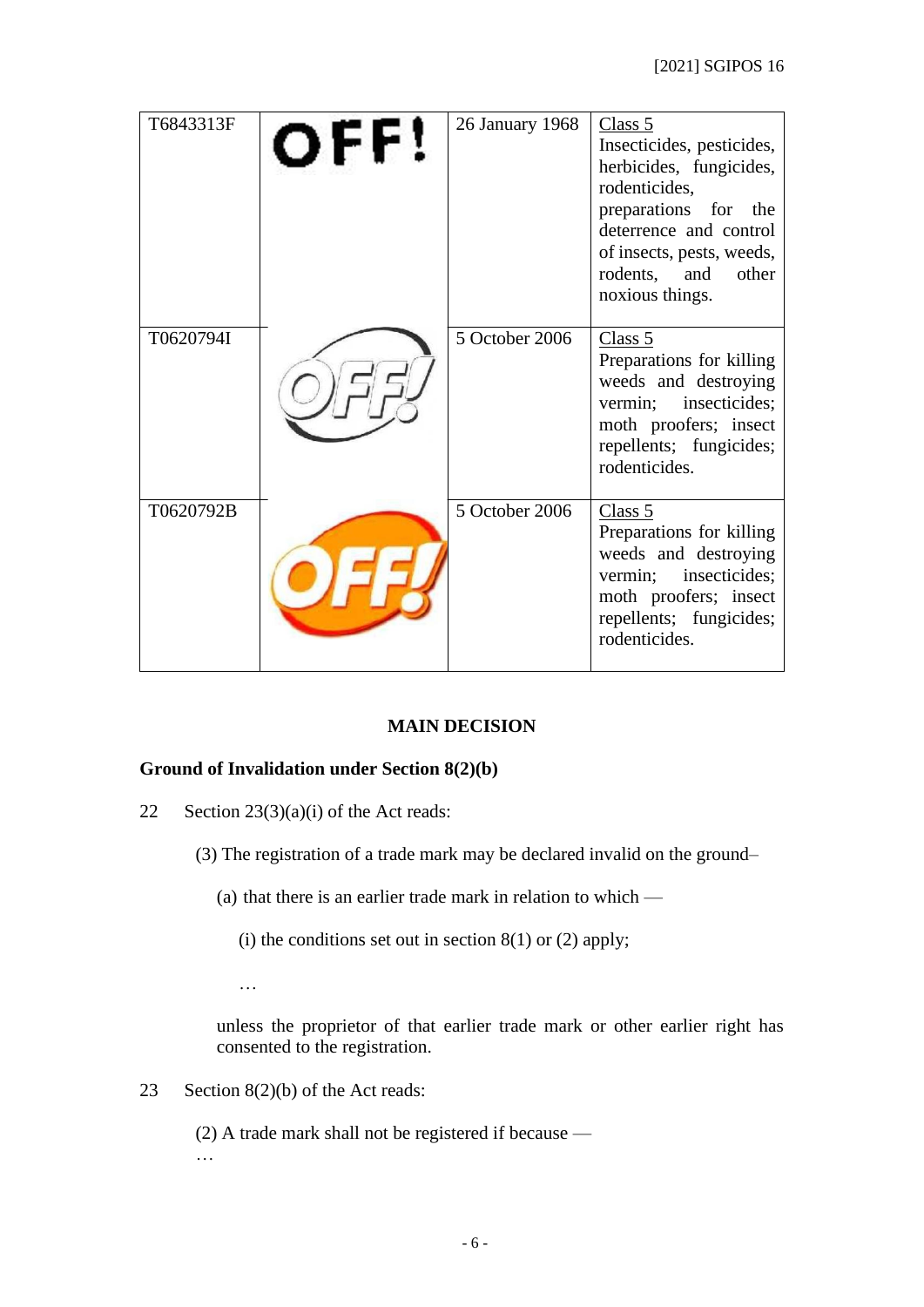(b) it is similar to an earlier trade mark and is to be registered for goods or services identical with or similar to those for which the earlier trade mark is protected,

there exists a likelihood of confusion on the part of the public.

#### *Decision on Section 8(2)(b)*

#### *The Three-Step Approach*

24 The Applicant relies on the Applicant's Combination Marks but not the Applicant's T6843313F for the purposes of the comparison required under section  $8(2)(b).<sup>2</sup>$ 

25 The leading case on the interpretation and application of section 8(2)(b) is the Court of Appeal's decision in *Staywell Hospitality Group Pty Ltd v Starwood Hotels & Resorts Worldwide, Inc* [2014] 1 SLR 911(*"Staywell"*). This decision sets out the step-by-step approach that should be taken to the application of this ground of refusal, at [15], and hence to invalidation where section  $23(3)(i)(a)$  is relied on. The first step is to determine whether the Applicant's and Proprietor's marks are similar; if not, the enquiry ends there but if so, the second step is to determine if the goods and/or services are identical or similar; if not, again the enquiry ends there but if so, the third step is to determine whether as a result of the similarity found in relation to the first two steps there 'exists a likelihood of confusion on the part of the public'.

26 At each stage of the enquiry, it is important to recognise that the average (or normal) consumer of the relevant goods/services is unlikely to have the opportunity to compare side-by-side the Applicant's and Proprietor's marks, and therefore his/her recollection of either or both may well be imperfect. Also, it is through the eyes and ears of the average consumer of the particular goods in respect of which the Applicant's Marks are registered, and of those for which the Proprietor has registered the Subject Mark, that the three-step approach must be followed: it is not through the eyes and ears of an unusually observant or dilatory member of the public.

27 It was agreed by the Applicant and the Proprietor at the hearing that the average consumer of the relevant goods is the man or woman in the street who buys sprays and lotions for topical use relatively frequently in outlets such as drugstores and supermarkets. However, the Applicant considered average consumers would display only an average degree of attention when making their choice of product, whereas the Proprietor submitted that a relatively high degree of attention would be accorded to the choice of any product that would be applied to the skin. Although nothing hinges on this difference of opinion, I consider that the average consumer would pay more attention (but not significantly more) when choosing products such as the Objectionable Goods and those within the specification of goods for the Applicant's Combination Marks than s/he would when purchasing confectionery in a supermarket. The average consumer is reasonably observant and careful when purchasing goods s/he intends to apply to the skin, whether they are skincare lotions or insect repellents.

<sup>&</sup>lt;sup>2</sup> Applicant's Written Submissions at Section F,  $[4(a)]$ .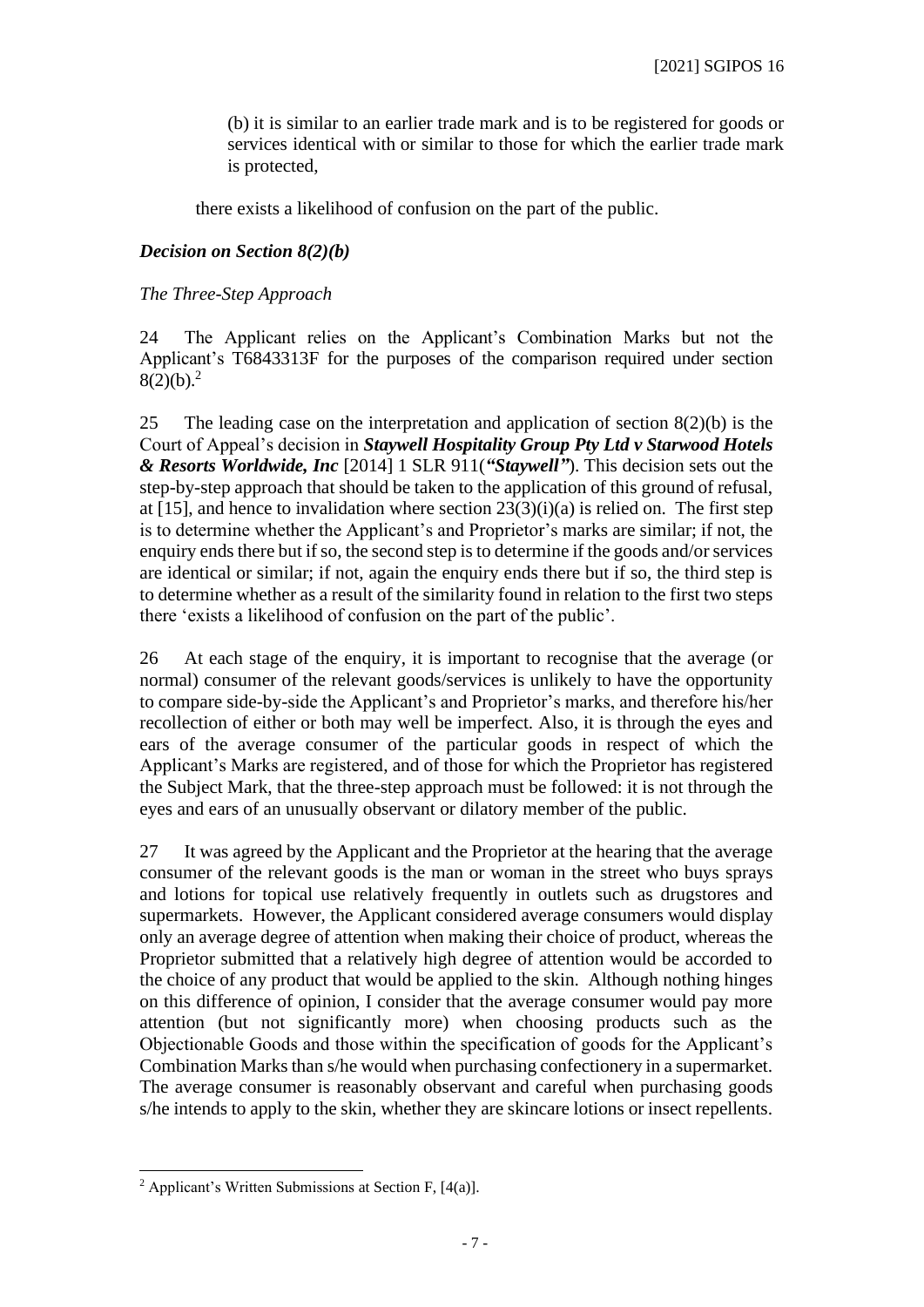28 As the application is being made to remove only the Objectionable Goods from the specification of goods for which the Subject Mark is registered, it is necessary to consider 'notional and fair use' of the Subject Mark only in relation to those goods but to compare such use with notional and fair use in relation to all the goods contained in the specification for the Applicant's Combination Marks, which is identical in both.

29 Before moving on to consider the first *Staywell* step, I consider it important to observe that the shared element in the composite trade marks I am comparing is the common word OFF that has relatively low inherent distinctiveness as an indication of trade origin. I also refer to the Court of Appeal decision in *Ceramiche Caesar SpA v Caesarstone Sdot-Yam Ltd* [2017] 2 SLR 308 *("Caesarstone"*) where the Court stated at [32]:

In *The Polo/Lauren Co, LP v Shop In Department Store Pte Ltd* [2005] 4 SLR(R) 816, Lai Kew Chai J held (at [26]) that "[i]n cases where there is a common denominator, it is important to look at the differences between fthe mark and the sign in order to decide whether the challenged sign has been able to distinguish itself sufficiently and substantially". We agree with this.

(Lest the reference to mark and sign be misunderstood, as that refers to the comparison under the infringement provision in section 27, when making the salient comparison for the purposes of an opposition (and an application for invalidity based on one or more of the section 8 grounds), it is one between mark applied for and earlier mark(s).)

# *Similarity of Marks*

30 The marks for comparison are reproduced below only for ease of reference. As noted already, I am very mindful that visual comparison is done through the lens of imperfect recollection of the average consumer, and that the analysis itself should not be conducted with the marks side by side. However, it would be obvious to the average consumer that both the Subject Mark and each of the Applicant's Combination Marks is a composite trade mark in which OFF and OFF!, respectively, is integrated with (or superimposed upon) the device (or graphical) element to form a distinctive whole.

| <b>Subject Mark</b> | <b>Applicant's Combination Marks</b> |
|---------------------|--------------------------------------|
|                     |                                      |
|                     |                                      |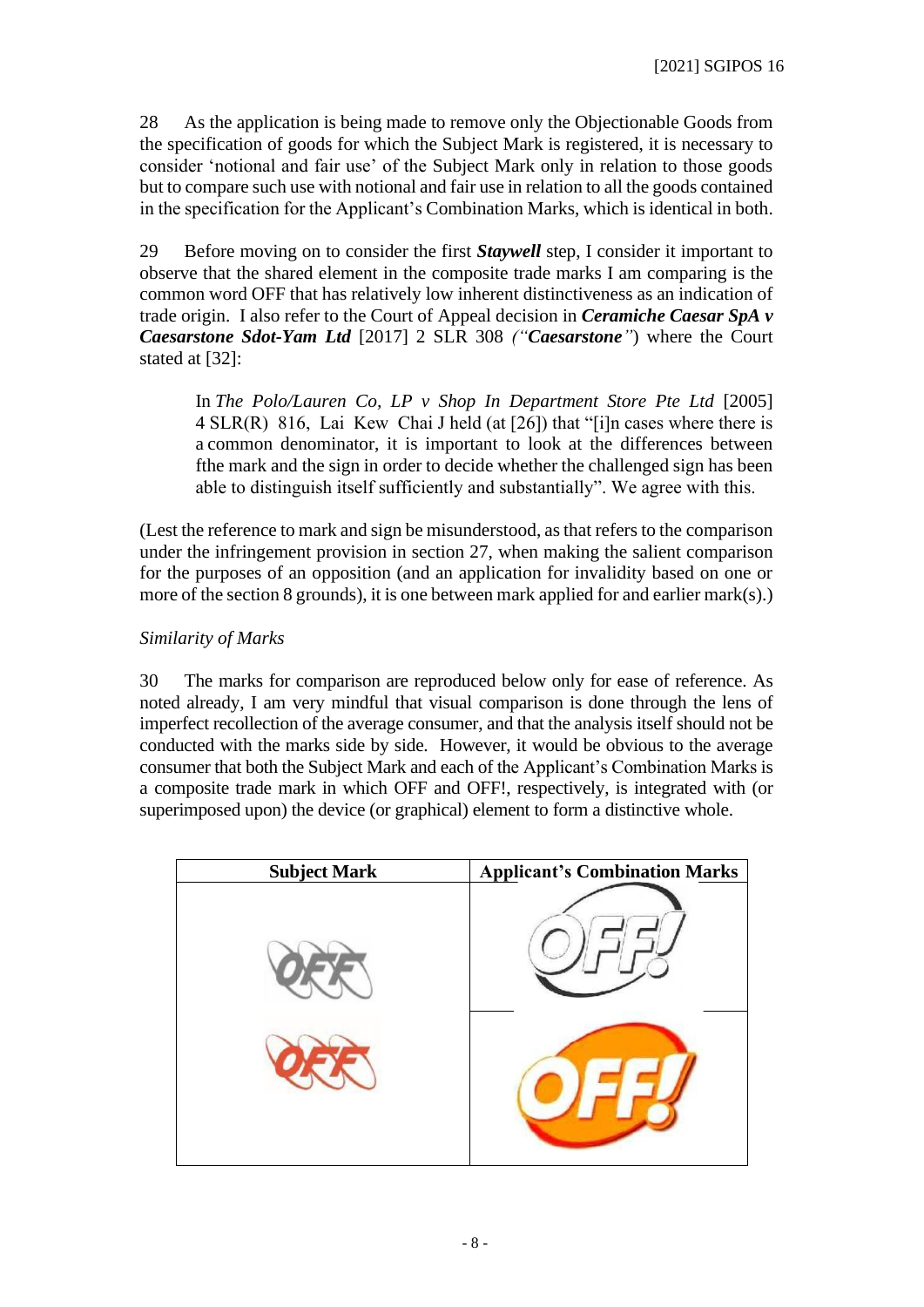31 In this first step, my task is to decide whether the Subject Mark and either or both of the Applicant's Combination Marks are 'similar' as opposed to dissimilar, taking into account the presence or absence of visual, aural and conceptual similarities. 'Similarity' can lie anywhere on a spectrum that ranges from identical (or 100% similarity) to no similarity (or 100% dissimilarity), with degrees of low and high in between. The Court of Appeal in *Staywell* cautioned against a 'checkbox exercise' rather than a 'sensible appraisal of the marks as a whole' when deciding "whether the marks, when observed in their totality, are similar rather than dissimilar", all at [17].

32 The Subject Mark and the Applicant's Combination Marks must thus each be considered as a whole and not broken down into its component parts, for that is the way the average consumer of the relevant goods would consider it (at least as far as visual and conceptual similarities are concerned), although the possible impact of imperfect recollection must be borne in mind. The average consumer would observe that both the Subject Mark and each of the Applicant's Combination Marks is a composite trade mark in which OFF and OFF!, respectively, is integrated with (or superimposed upon) the device (or graphical) element to form a distinctive whole. This case, involving two opposing marks where a not insignificant portion of the distinctiveness of each as an indication of trade origin lies in the melding of word and device, can thus be distinguished from *Caesarstone*, in which what the Court characterized as a 'simple' device element positioned alongside a word was found to be purely decorative rather than an element indicating trade origin (at [38]).

33 As far as the consideration of aural similarity is concerned, a composite mark which contains one or more graphic elements can make aural comparison relatively pointless or even misleading as it is not possible to 'speak', and therefore 'hear', graphic components and sensibly this fact must be borne in mind when weighing up the different similarities (or lack of them).

34 In its Written Submissions the Applicant contended that "[i]n terms of use, the Applicant's OFF! personal repellents are most famously represented by the signature orange and white logo" (TM No. T0620792B, see [17] above). Although that could be argued to be a reason why the Subject Mark, which is clearly not an orange and white logo, is dissimilar to the Applicant's Combination Marks (or at least the coloured one), such an argument would not be legitimate as I should not take into account at this stage any enhanced distinctiveness as a result of use *after registration* that may have been acquired by the Applicant's Combination Marks. As, in my view, the Court of Appeal in *Staywell* made clear, at [20], the level of distinctiveness of the earlier mark in relation to the goods for which it is registered is an issue reserved for the likelihood of confusion enquiry, if it is reached. As this appears to be an issue on which there are differing opinions, it bears repeating what I said in *Valentino S.p.A v Matsuda & Co* [2020] SGIPOS 8 at [20, footnote 1] (with necessary amendment to take into account that this case is an application for invalidity and that was an opposition):

Contextual evidence may be adduced by the [Applicant] only in relation to the third, likelihood of confusion, step where the greater protection accorded by the statutory regime to an earlier registered mark that has acquired (or, more accurately, heightened) its distinctiveness through use is an important factor. Conversely, the first and second steps, on evaluating similarity, are made by taking the [Subject Mark] and the goods for which [it is registered] and simply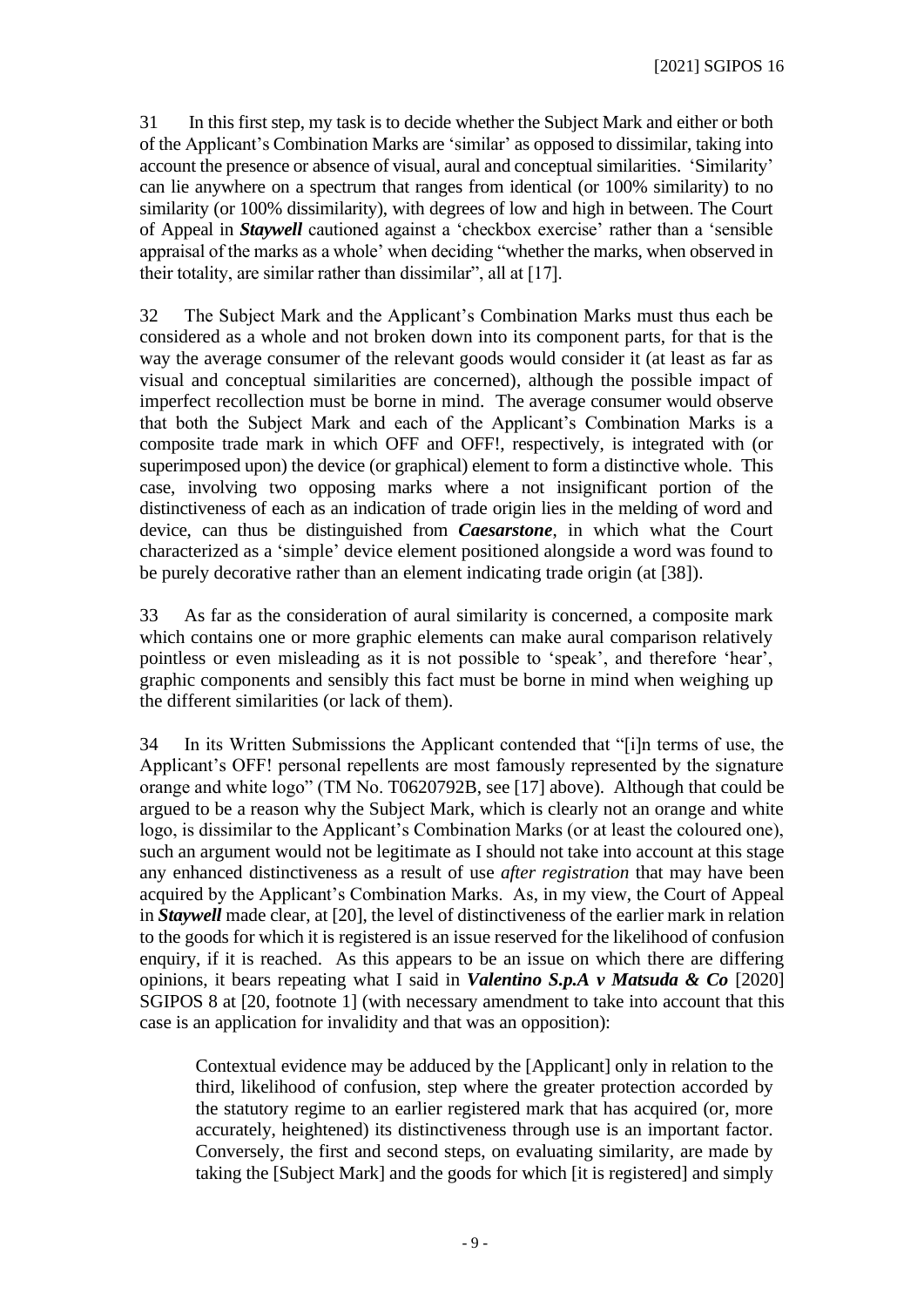comparing with the [Applicant's] earlier mark as appears on the Register and the goods for which it is registered. Whether the [Applicant's] earlier registered trade mark has or has not acquired (additional) distinctiveness through use after registration is not relevant at that stage (after all, unless it has at least some inherent distinctiveness it would not have been registered): all that is required in the first two steps is a common-sense overall comparison of mark-for-mark.

Visual similarity

35 In its Written Submissions, the Applicant submitted that "the dominant and distinctive component [of both the Applicant's Combination Marks] is the word "OFF"" and argued that "the component that would stand out and grab the average consumer's attention is the word 'OFF'" [applying what it described as "the test set out at paragraph 23 of *Staywell*"]. 3

36 I disagree: what is registered in the Applicant's Combination Marks is OFF!, with the letters in capital letters in a slightly stylised form (i.e., not in block capitals) together with a prominent exclamation mark having at least the visual impact of the letters preceding it, in front of (or superimposed upon) a broad oval device that slants up from left to right (roughly the shape of a lopsided egg). In the coloured Combination Mark (TM No. T0620792B) the oval is coloured orange with a red border and the exclamation mark has an orange border on its right-hand side that gives the impression that the exclamation mark is three-dimensional (when compared to the two-dimensional rendering of the word OFF).

37 The Subject Mark is the relatively common word OFF, similarly in capital letters although stylised differently and slanted noticeably from left to right, in front of (or superimposed upon) a device comprising three narrow ellipses positioned in parallel and slanting up from right to left. In one of the two marks in the series the mark is a red colour, in the other it is grey.

38 The Subject Mark is visually different to each of the Applicant's Combination Marks: as a whole, in its device element and even in its rendition of the word OFF. In the Applicant's Combination Marks the word OFF is accompanied by a prominent exclamation mark, with the obvious visual effect that one of the two distinctive elements of the composite mark is OFF! and the other is the oblong device element. In the Subject Mark the word OFF is as distinctive as the three parallel ellipses device on which it is placed. I consider it unrealistic to consider that the average consumer would disregard or be uninfluenced by the important visual impact of the exclamation mark in each of the Applicant's Combination Marks, just as the High Court in *Luke's* was unwilling to ignore the additional wording in the Plaintiff's composite mark at issue in that case. Instead, the exclamation mark would play an important part in the overall visual impact upon the average consumer of each of them.

39 Taking into account the various visual differences, I consider that the Subject Mark is more dissimilar than it is similar to either or both of the Applicant's Combination Marks.

<sup>3</sup> Applicant's Written Submissions at Section F, [4e].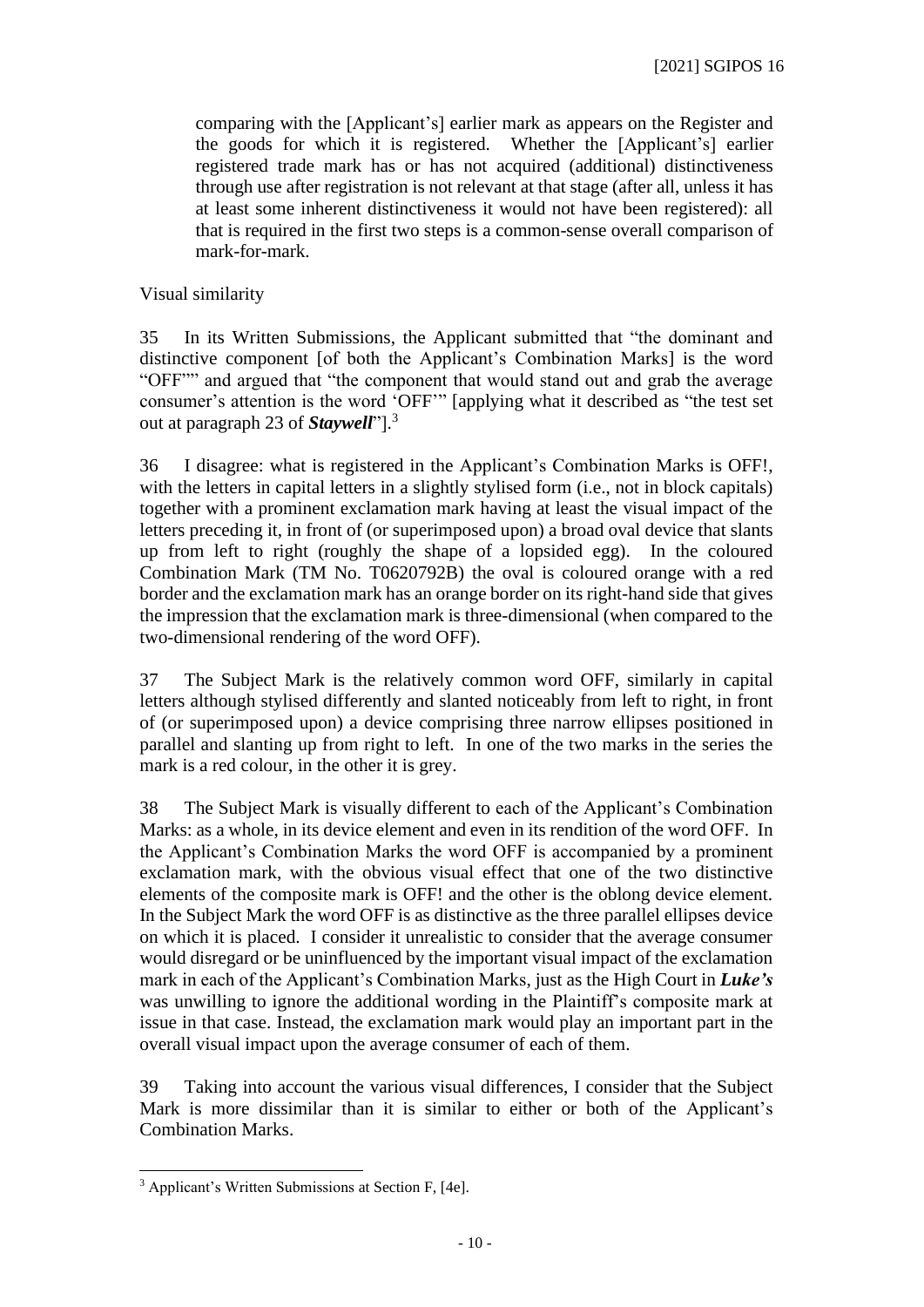[2021] SGIPOS 16

## Aural similarity

40 When it comes to making a comparison between composite marks, the weight to be accorded to aural similarity must vary, as what may be distinctive graphic elements of a particular composite mark cannot be spoken or heard. To accord it more-or-less equal weight to the visual aspect would seem not to be sensible or fair when considering a composite mark in which there is one or more distinctive graphic element(s). All that can be compared aurally are the word elements that can be spoken and to give this aspect of similarity equal weight would run the risk of elevating the word or words to the status of registration on its or their own.

41 The only element in the Subject Mark and the Applicant's Combination Marks that can be spoken is the word OFF. It was contended by the Proprietor in its Written Submissions that the inclusion of the exclamation mark in the Applicant's Combination Marks means that "the word 'OFF!' would be shouted or yelled, whereas the [Subject Mark] would in comparison be said in a normal tone".<sup>4</sup> I cannot agree: if a stockist were to order by telephone the Applicant's and the Proprietor's products by reference to its respective trade mark, s/he would refer to each of them as 'OFF' and, absent external factors, would not shout or yell when referring to the Applicant's.

42 The question of whether the Subject Mark is aurally similar to either or both of the Applicant's Combination Marks admits of only one answer: the only element in each that can be heard is identical, albeit it may be uttered or enunciated differently and therefore have a different aural impact in view of the presence in the latter of the exclamation mark which is absent in the former.

## Conceptual similarity

43 Conceptual similarity "seeks to uncover the ideas that lie behind and inform the understanding of the mark as a whole" (*Staywell* at [35], affirmed in *Caesarstone* at [48]). The Applicant submitted at the hearing that the word OFF is the only element to be taken into account when considering conceptual similarity between the Subject Mark and the Applicant's Combination Marks. However, once again, the marks being compared must be viewed in their entirety where, as here, elements other than the word(s) would impact upon the understanding of the average consumer. The word is only one element, and there are others that would affect that understanding.

44 In addition, it must be borne in mind that technical distinctiveness is an integral factor in the marks-similarity inquiry; a mark which has greater technical distinctiveness enjoys a high threshold before a competing sign will be considered dissimilar to it (eg, *Sarika Connoisseur Cafe Pte Ltd v Ferrero SpA* [2013] 1 SLR 531 at [36]). Conversely, a mark which has less technical distinctiveness has a low threshold before a competing sign will be considered dissimilar to it. As noted above at [29], the shared element "OFF" is of low technical distinctiveness. Thus, there is a low threshold to cross before the respective marks, when the remaining conceptual elements are taken together with that shared word element, are considered dissimilar conceptually when looked at in their entirety.

<sup>4</sup> Proprietor's Written Submissions at [30].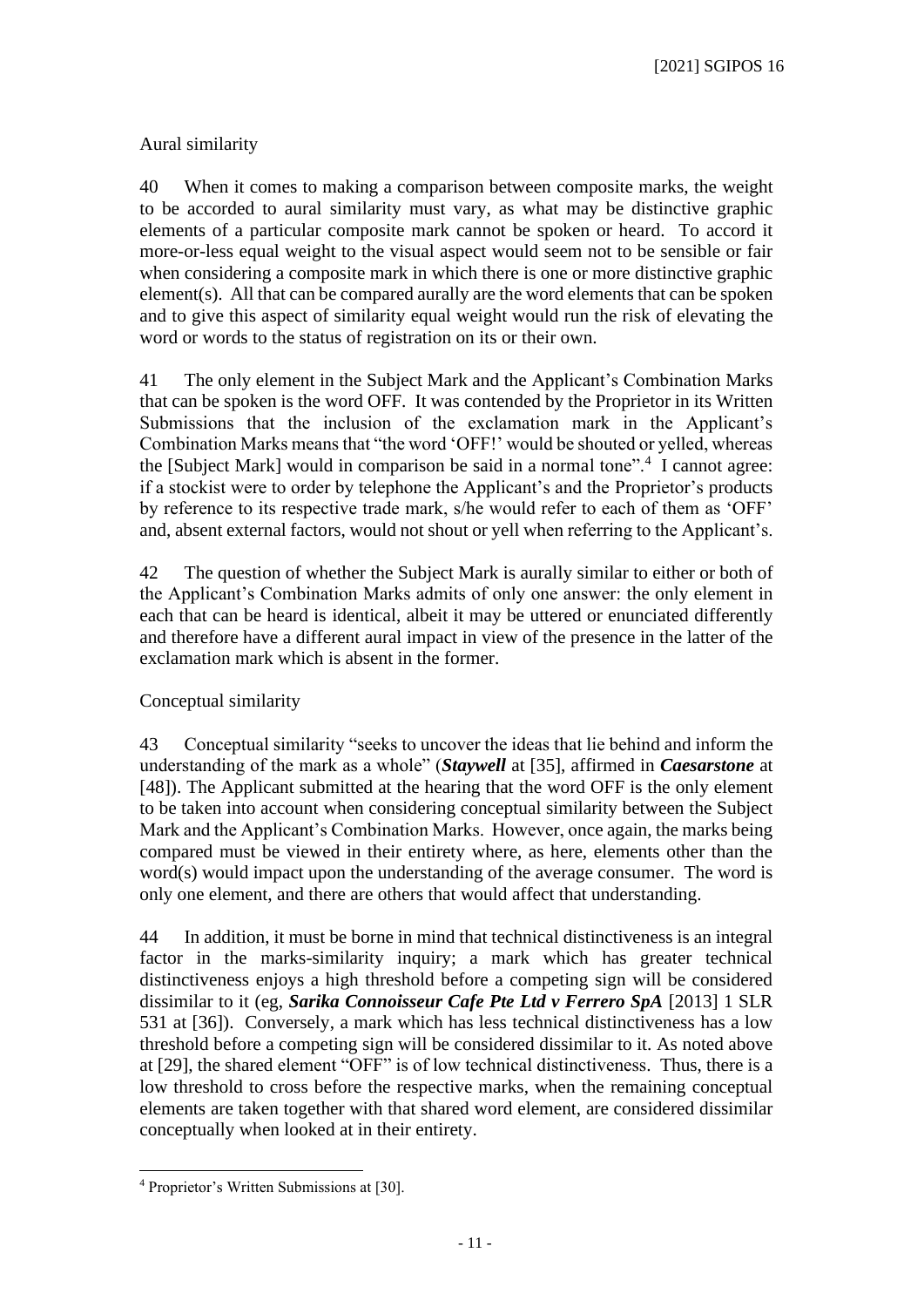45 I consider that the average consumer would pay due attention to the presence of the exclamation mark in the Applicant's Combination Marks as it clearly impacts how the Combination Marks would be understood conceptually. An exclamation mark converts the meaning of the word or phrase it follows into an instruction, an outburst or an ejaculation (in the sense of a short emotional utterance, as might result from the landing of a mosquito on one's bare arm).

46 On the device element of the Subject Mark, the Proprietor submitted in its counter-statement that what I describe as the three parallel ellipses (the Proprietor's counsel described them at the hearing as 'space orbits') are meant to convey a 'futuristic and other worldly impression, consistent with the [Proprietor's] fashion direction.'<sup>5</sup> While I am not wholly convinced that the average consumer would be so aware as to be informed of that specific idea without being educated about it, whatever idea those three ellipses (or orbits) would convey is clearly different to whatever might be conveyed, if anything more than its obvious presence, by the single oblong device (or lopsided egg) element of the Applicant's Combination Marks (which the Applicant ignored in its Written Submissions on conceptual similarity).

47 Along with the conceptual difference between the superimposed "OFF" and "OFF!", respectively, that would clearly inform the understanding of and be readily discernible to the average consumer, this difference between the 'three orbits' in the Subject Mark and the 'lopsided egg' in each of the Applicant's Combination Marks contributes to them being more dissimilar conceptually than they are similar. Unlike in *Caesarstone*, the average consumer would not understand the presence of the device element in the Subject Mark to be purely decorative as it is an integral part of the composite mark as a whole: it cannot therefore be disregarded when considering "the ideas that lie behind and inform the understanding of the mark as a whole".<sup>6</sup>

## Overall similarity

48 Having considered separately the three aspects of mark-for-mark similarity, I now weigh these in the balance, while taking into account both imperfect recollection and the fact that the respective marks are composite marks and therefore less weight should be given to aural similarity than would be the case if comparing two word marks. Following again the Court of Appeal's guidance in *Staywell* (particularly at [17]) and making a sensible appraisal of the marks when observed in their totality, I find that the Subject Mark is patently more dissimilar than it is similar to either or both of the Applicant's Combination Marks. Even if broken down into their different elements, the only element shared by them is the common word OFF which has low

<sup>5</sup> Counter-Statement at [19].

<sup>&</sup>lt;sup>6</sup> In this context, I consider it noteworthy in this case that, as set out in [21] above, the Applicant has obtained trade mark registrations for both of the Combination Marks in addition to its registration of OFF! itself (T6843313F) and ask rhetorically, if the Applicant did not consider there was a difference in the likely understanding and impact of the Combination Marks as a whole, why do so? I recognise that whatever difference there might be between word mark and composite mark, ie the impact of the device element, does not fall easily or firmly into one or the other of the discrete categories of visual impact and conceptual understanding. However, that there is no difference between OFF! and the composite marks [OFF! superimposed on device] seems unarguable on the facts. The average consumer would certainly notice a difference and therefore it would have an impact on the functioning as an indication of trade origin of the composite mark as a whole.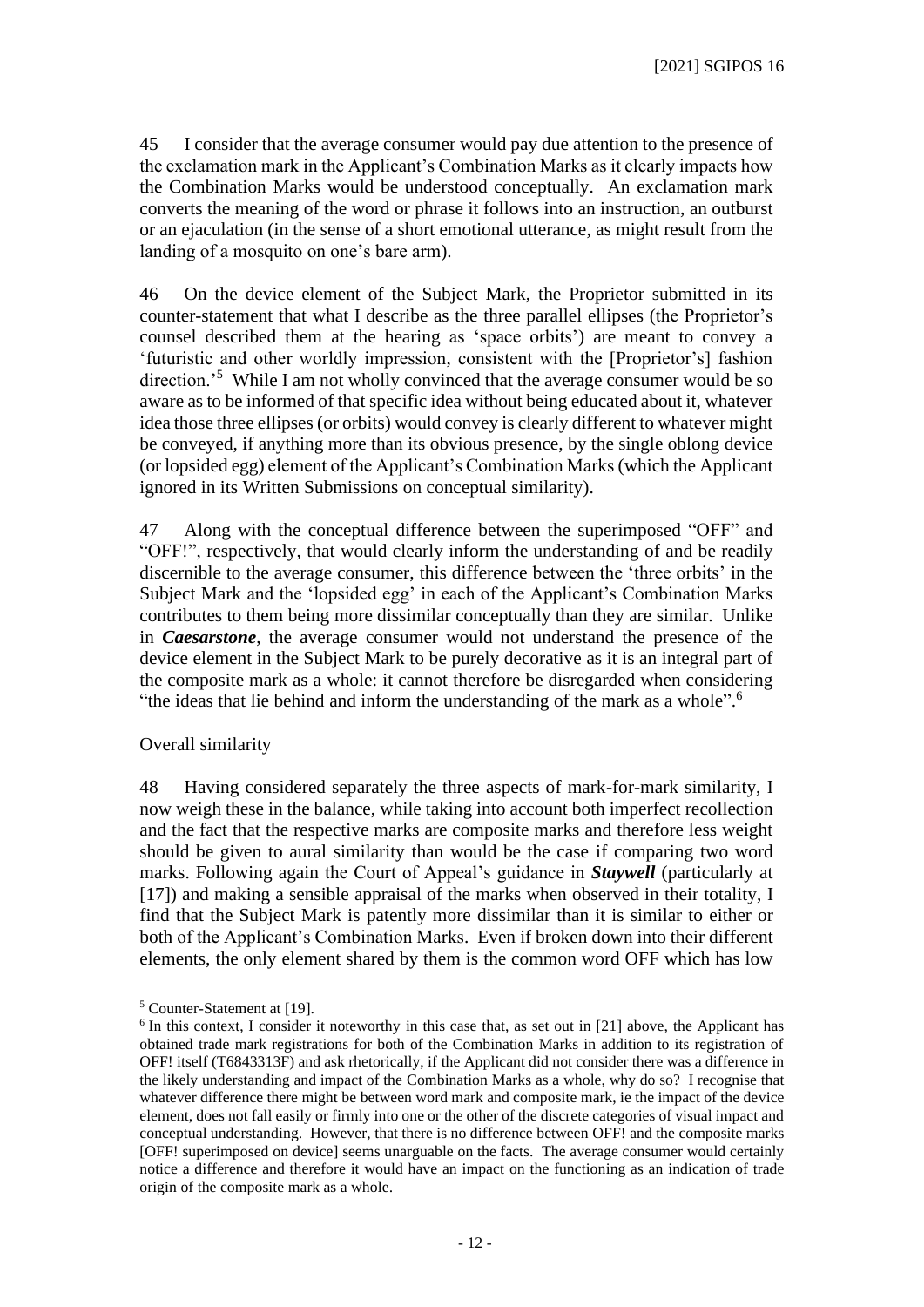inherent distinctiveness and even then the Subject Mark does not include the exclamation mark that is visually and conceptually a significant element of the Applicant's Combination Marks. Viewed as a whole the average consumer would find the respective composite marks to be markedly different.

*Similarity of Goods*

| <b>Applicant's Goods</b>                                                        | <b>Objectionable Goods in Subject Mark</b><br><b>Specification</b>             |
|---------------------------------------------------------------------------------|--------------------------------------------------------------------------------|
| Class 5: Preparations for killing weeds<br>and destroying vermin; insecticides, | Class 3: Lotions for skin care; Non-<br>medicated skin care preparations; Non- |
| moth proofers, insect repellents;                                               | medicated toiletry preparations; none of                                       |
| fungicides; rodenticides.                                                       | the aforementioned goods being                                                 |
|                                                                                 | intended for use as a repellent for                                            |
|                                                                                 | insects, vermin or fungi.                                                      |

49 As stated above at [8] and [9], the Application concerns only the Objectionable Goods contained in the specification of the Subject Mark and that specification has been qualified by the addition of the words underlined in the table above: 'none of the aforementioned goods being intended for use as a repellent for insects, vermin or fungi.'

50 In *Ozone Community Corp v Advance Magazine Publishers Inc* [2010] 2 SLR 459 the High Court (Woo Bih Li J) set out at [75] the factors to be taken into account when assessing similarity of goods: "(a) the respective uses of the respective goods; (b) the respective end users of the respective goods; (c) the physical nature of the goods; (d) the respective trade channels through which the goods reach the market; (e) in the case of self-serve consumer items, whether in practice they are respectively found or likely to be found on the same or different shelves; and (f) whether the respective goods are competitive or complementary."

51 Like that for similarity of marks, the comparison of goods should be made in a common-sense way by comparing the goods for which the earlier mark is registered and their normal (or notional) use with the normal use of those for which the later mark is either applied for (in the case of an opposition to registration) or has been registered (in the case of an application for invalidity, as here). In that common-sense comparison, the goods in question must be viewed according to their primary purpose and not by taking into account fanciful or unusual purposes that the average consumer of the respective goods would not expect. Thus, watches and computers are not similar goods notwithstanding the fact that both may be used to find out the time.

52 In Ferraiolo-1 and Ferraiolo-2 the Applicant makes much of the fact that "the majority of the Applicant's products are formulated specifically for application on the skin and are sold in the form of lotions, sprays, aerosols, towelettes and wipes which are for topical use"<sup>7</sup> and examples are cited of what the Applicant's deponent Ms Ferraiolo describes as 'personal repellents' sold as part of a skincare range. <sup>8</sup> However, it cannot be gainsaid that the Applicant's Combination Marks are each

<sup>7</sup> Ferraiolo-2 at [F1], referring to Ferraiolo-1 at Sections B and D.

<sup>8</sup> Ferraiolo-2 at [F8].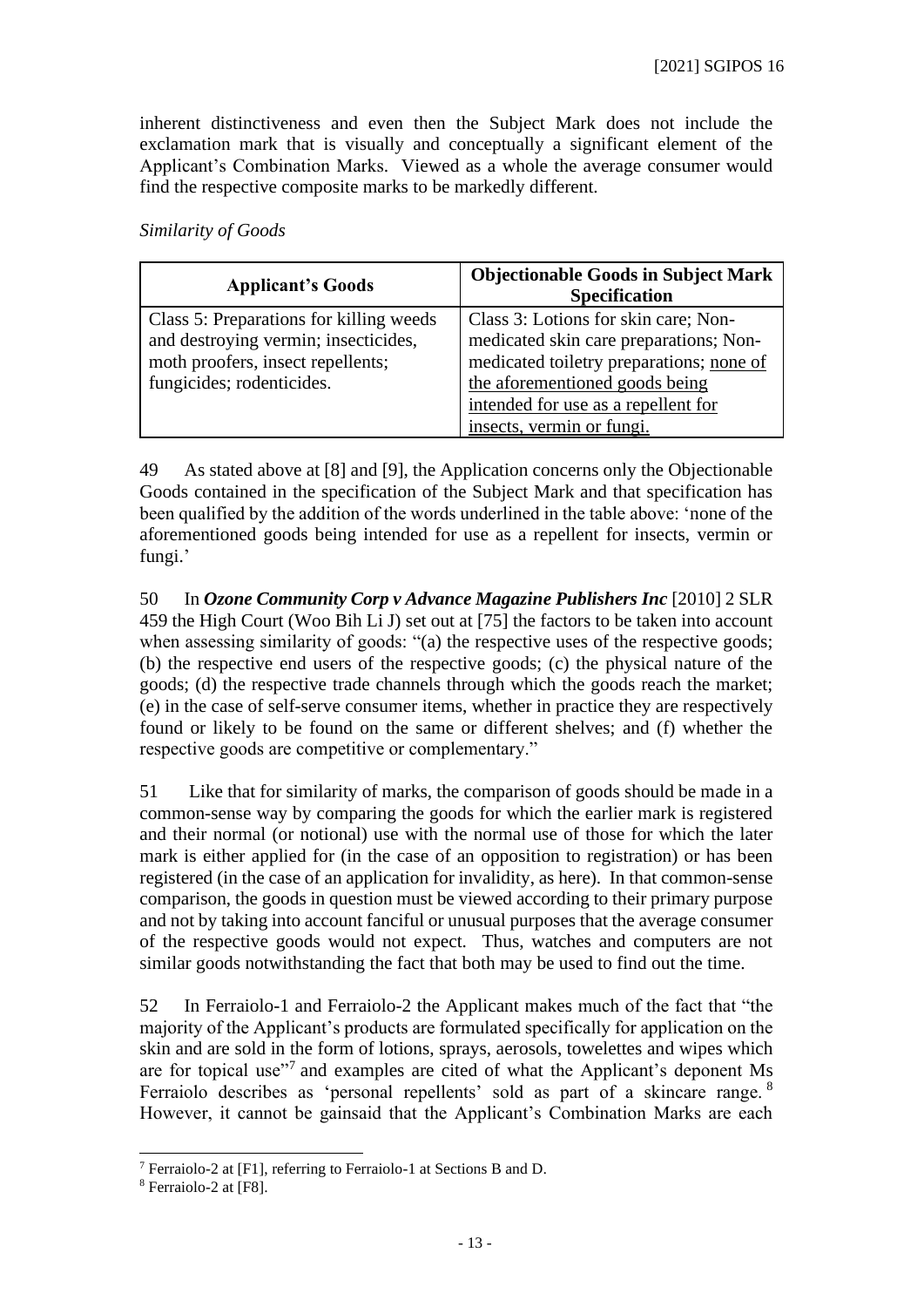registered in Class 3 and include 'insect repellents' in the specification of goods; while the Subject Mark is registered in Class 5 and the Objectionable Goods relate to skin care and toiletry goods. Although the form in which both the Applicant's goods and the Objectionable Goods may be made and sold includes lotions, sprays, aerosols, etc, the primary purpose for which the average consumer would seek out the goods in the Applicant's specification and the Objectionable Goods is different. The former is to repel insects, the latter is to care for the skin.

53 In these circumstances, the fact that the Applicant's Combination Marks are each registered in Class 3 and the Subject Mark in Class 5 should not be ignored totally. While the main purpose of the classes introduced by the Nice Classification is administrative convenience (see *Festina Lotus SA v Romanson Co Ltd* [2010] SGHC 200 at [65]), the classes and class headings are used to indicate a range of particular goods, often (but not necessarily) similar, and hence function to ensure that a person searching the Register knows where to direct his/her initial checks (although of course those must then be extended to similar goods in other classes).

54 The Nice Classification heading of Class 3 includes 'non-medicated soaps; perfumery, essential oils, non-medicated cosmetics, non-medicated hair lotions' and that of Class 5 includes 'preparations for destroying vermin; fungicides, herbicides'. This is the reason why the Subject Mark is registered with a specification of goods falling within Class 3 and the Applicant's Combination Marks with one that falls within Class 5. However, goods may be similar even though in different classes: this can be seen from the Explanatory Notes to the List of Classes that states, for example, 'medicated lotions' fall within Class 5 whereas 'non-medicated toiletries' fall within Class 3:<sup>9</sup> despite being in different classes, it would be very difficult if not impossible to argue that medicated and non-medicated lotions are other than similar goods.

55 That being said, my task is to look at the respective specifications and decide whether the goods are similar, not whether the form that those goods may take is similar. In this context, it is irrelevant that the Proprietor states in its evidence that "Registrant's goods will never be sold in supermarket, personal stores or the same websites as those of the Applicant":<sup>10</sup> what must be considered are all normal uses of the Subject Mark on or in relation to the Objectionable Goods, and that must include use in such trade channels.

56 My decision on this element of the *Staywell* step-by-step approach is that the goods are dissimilar: insect repellents are not similar to skin care and toiletry preparations, notwithstanding the fact that they may be purchased in the same outlets by the same users. In my view, it cannot be the law that all goods sold in trade channels such as pharmacies, supermarkets and the like are to be considered similar merely because of the places they are sold from, and the people to whom they are sold, being in common. Instead, what must be determined in a common-sense way is whether the average consumer would view them as similar goods and I consider s/he would not.

57 I have reached this conclusion even without taking into account the fact that the Proprietor has qualified its specification of goods with the disclaimer "none of the

<sup>9</sup> See *Kerly's Law of Trade Marks and Trade Names*, 16th ed., at A23-004 and A23-006.  $10$  Abloh-1 at [37].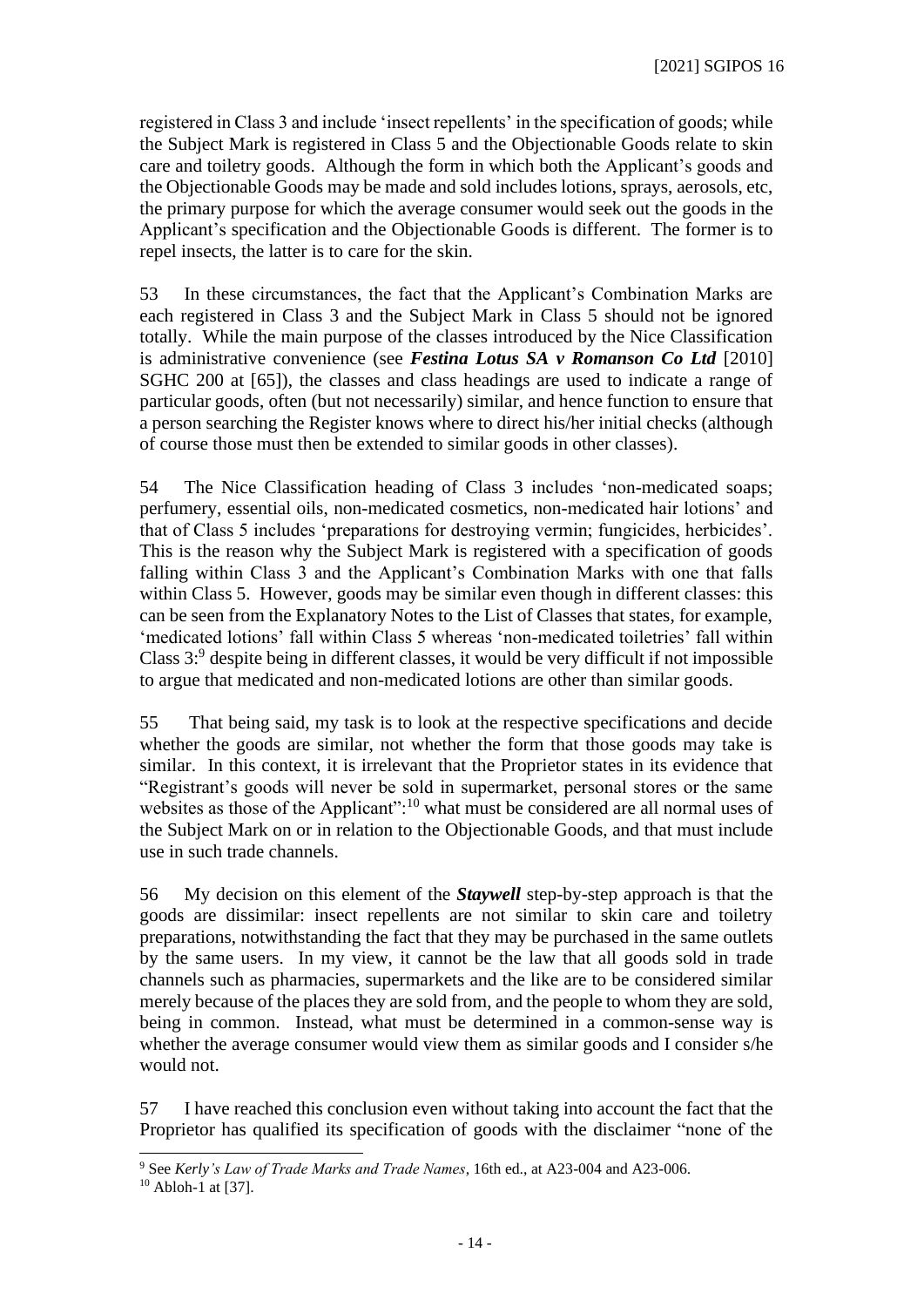aforementioned goods being intended for use as a repellent for insects, vermin or fungi" (see [9] above). The Applicant contended in its Written Submissions that "the disclaimer merely reflects the Registrant's intention not to sell repellents".<sup>11</sup> I cannot agree: it is an important concession by the Proprietor.

58 Although the qualification falls short of an undertaking by the Proprietor that it will not use the Subject Mark for goods falling within the specification that are intended for use as an insect repellent etc, the qualification means that the Proprietor has voluntarily ceded the protection that it would otherwise have under section 28(3) of the Act. This states "a registered trade mark is not infringed by the use of another registered trade mark in relation to goods or services for which the latter is registered". Thus, following the qualification, the Applicant would be free to sue the Proprietor for trade mark infringement under section 27 of the Act if the Proprietor used the Subject Mark on an insect repellent. Obviously, I make no comment on whether such an action for trade mark infringement would be successful but the consequence of the qualification is that the Proprietor is no longer able to avail itself of the defence in section 28(3) of the Act.

59 As I have found that the Applicant has failed to establish either that the marks are similar or the relevant goods are similar, there is no need for me to move on to the final *Staywell* step of considering whether there is a likelihood of confusion arising from those similarities.

*Conclusion on Section 8(2)(b)*

60 The ground of invalidation under section 8(2)(b) therefore fails.

## **Ground of Invalidation under Section 8(4)(b)(i)**

- 61 Section 23(3)(a)(iii) of the Act reads:
	- (3) The registration of a trade mark may be declared invalid on the ground–
		- (a) that there is an earlier trade mark in relation to which
			- …
			- (iii) where the trade mark has been registered pursuant to an application for registration of the trade mark made on or after  $1<sup>st</sup>$  July 2004, the conditions set out in section 8(4) apply;
			- …

unless the proprietor of that earlier trade mark or other earlier right has consented to the registration.

62 Section 8(4) of the Act reads:

 $11$  Applicant's Written Submissions at Section F, [22].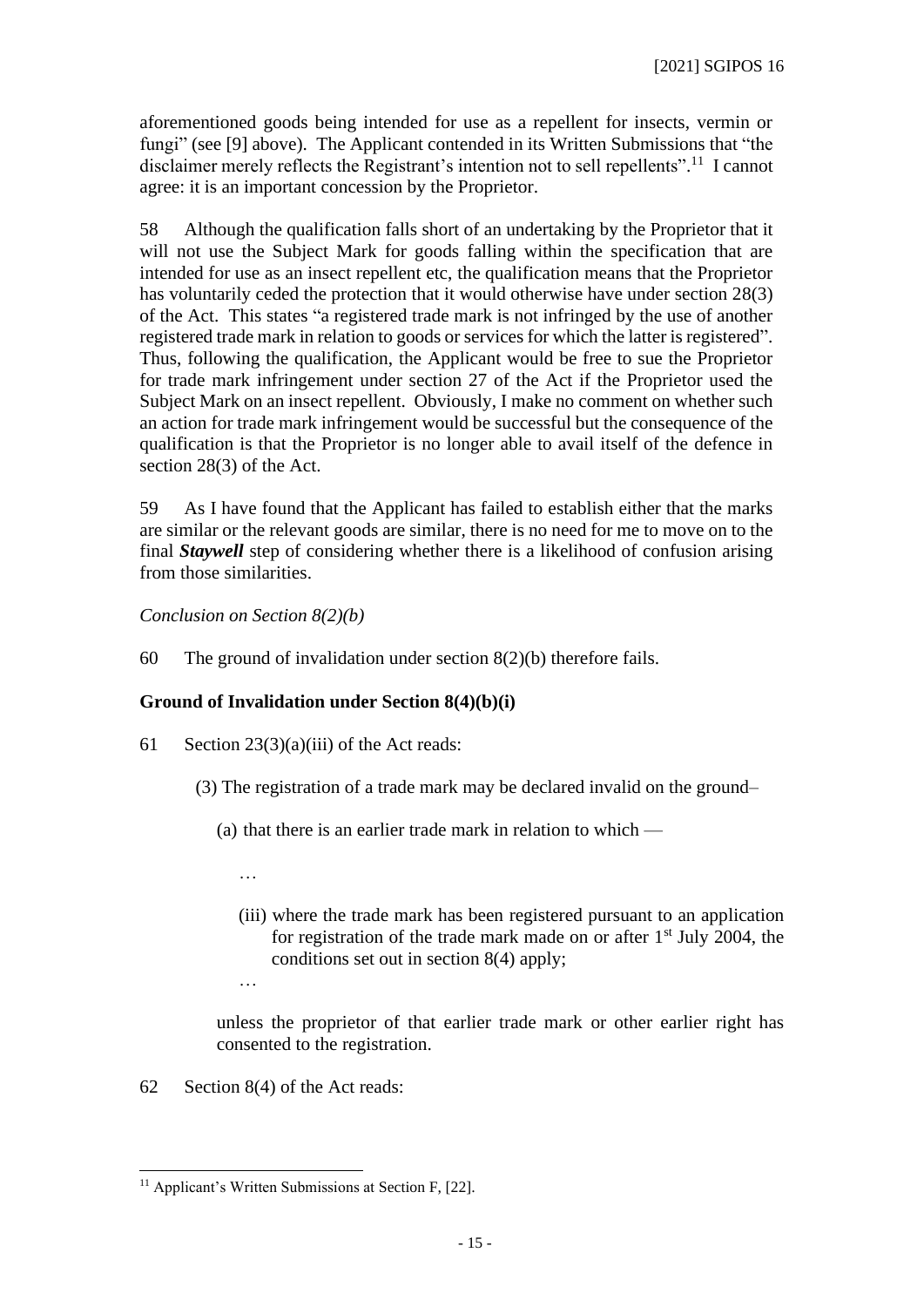(4) Subject to subsection (5), where an application for registration of a trade mark is made on or after  $1<sup>st</sup>$  July 2004, if the whole or an essential part of the trade mark is identical with or similar to an earlier trade mark, the later trade mark shall not be registered if –

- (a) the earlier trade mark is well known in Singapore; and
- (b) use of the later trade mark in relation to the goods or services for which the later trade mark is sought to be registered –
	- (i) would indicate a connection between those goods or services and the proprietor of the earlier trade mark, and is likely to damage the interests of the proprietor of the earlier trade mark;

## *Decision on Section 8(4)(b)(i)*

63 The threshold requirement to fall within this ground of invalidation is that the later "trade mark is identical with or similar to an earlier trade mark". As I have already found that the Applicant's Combination Marks (the earlier trade marks) and the Subject Mark (the later trade mark) are not similar, this ground must fail at the first hurdle. It is therefore not necessary to delve into the evidence submitted by the Applicant to establish whether either or both of the Applicant's Combination Marks are well known in Singapore. Suffice it to say that had it been necessary, I would have found on the evidence before me that they are both well known in Singapore but that, by reason of its dissimilarity, use of the Subject Mark on the Objectionable Goods would not indicate a connection with the proprietor of either or both of the Applicant's Combination Marks.

*Conclusion on Section 8(4)(b)(i)*

64 The ground of invalidation under section 8(4) therefore fails.

## **Ground of Invalidation under Section 8(7)(a)**

- 65 Section 23(3)(b) of the Act reads:
	- (3) The registration of a trade mark may be declared invalid on the ground

…

(b) that there is an earlier right in relation to which the condition set out in section 8(7) is satisfied,

unless the proprietor of that earlier trade mark or other earlier right has consented to the registration.

66 Section 8(7)(a) of the Act reads:

(7) A trade mark shall not be registered if, or to the extent that, its use in Singapore is liable to be prevented —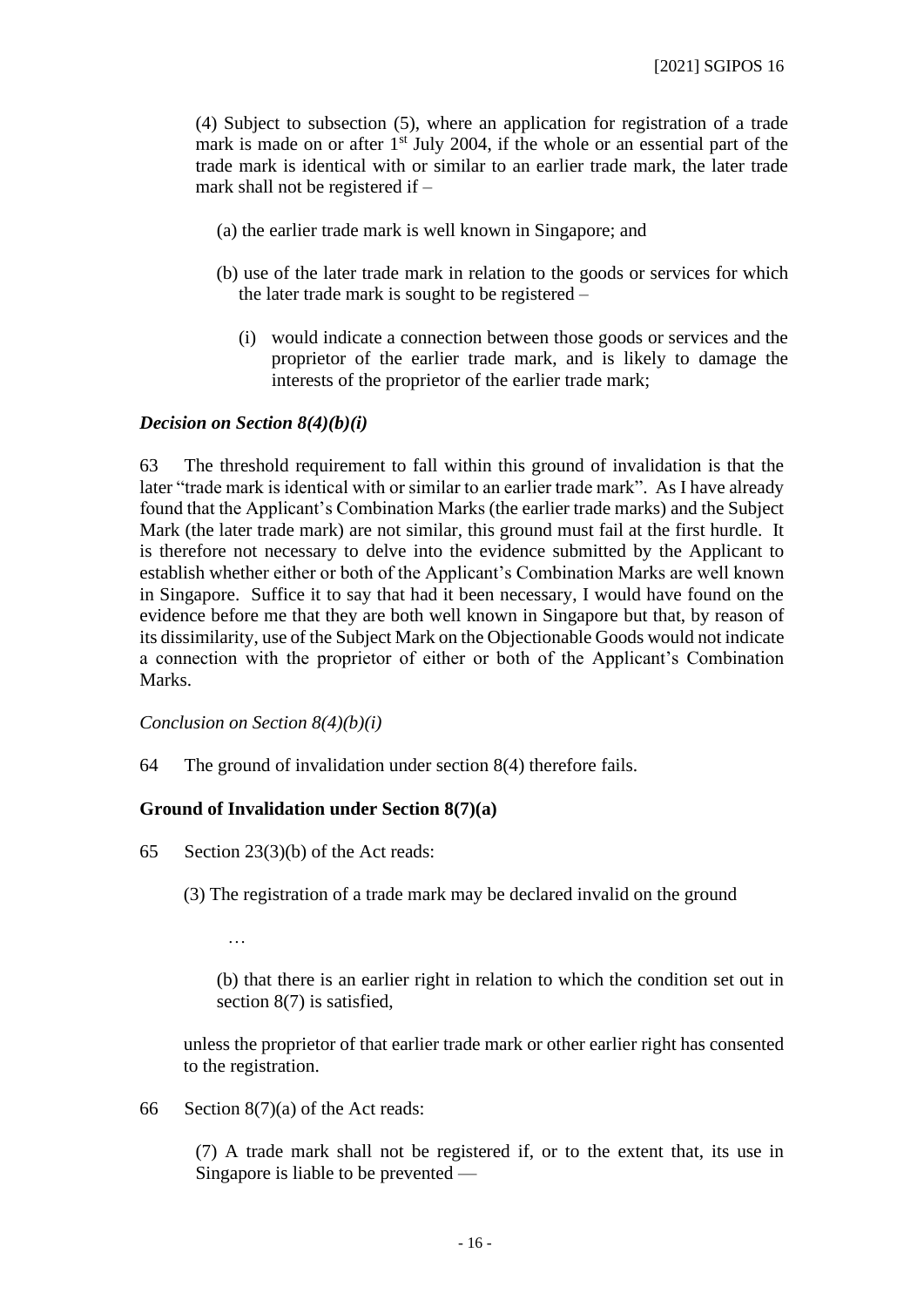(a) by virtue of any rule of law (in particular, the law of passing off) protecting an unregistered trade mark or other sign used in the course of trade…

## *Decision on Section 8(7)(a)*

67 To succeed on the ground of opposition under section  $8(7)(a)$ , an opponent must establish the classical trinity of goodwill, misrepresentation and damage (*The Audience Motivation Company Asia Pte Ltd v AMC Live Group China (S) Pte Ltd* [2016] 3 SLR 517 and *Singsung Pte Ltd v LG Electronics Pte Ltd (trading as L S Electrical Trading)* [2016] 4 SLR 86 ("*Singsung*")). In its Written Submissions, the Applicant submitted that goodwill in its business is connected to the use of the coloured Combination Mark and the word "OFF!", <sup>12</sup> and that such goodwill would be harmed by the misrepresentation that is likely to arise by use by the Proprietor of the Subject Mark in relation to the Objectionable Goods.<sup>13</sup>

68 In *Singsung* the Court of Appeal explained, at [67], "goodwill clearly exists in Singapore when a business offers a product or service for sale in this jurisdiction, and a customer purchases the product or consumes the service here." The Applicant states, at Section D of Ferraiolo-1, that its sales of products under the OFF! Marks for the year 2020 in Singapore had a value of more than SGD 1,000,000, while the approximate total promotional expenditure for these products was more than SGD 100,000. The Applicant further states that in 2020 the total gross sales in Singapore of OFF! products in lotion form alone was more than SGD 100,000, while the approximate total promotional expenditure was more than SGD 8,000. The approximate figures for the total gross sales and annual promotional expenditure in Singapore of products under the OFF! Marks for the years 2010 to 2020 are set out at [8] and [9] of Section D of Ferraiolo-1. Notwithstanding that the Applicant has not adduced documentary evidence (for example, in the form of invoices or financial reports) to support these figures, they are contained in a sworn statement by Ms Ferraiolo, the Applicant's Global Marketing Director, Pest Control, and the Proprietor has sensibly not wasted time or money contesting them. I consider it clear that the Applicant owns goodwill in Singapore.

69 Likewise, there is no doubt on the evidence at Sections D and E of Ferraiolo-1, including that referred to at [16] and [17] above, that the Applicant's Combination Marks are distinctive of the Applicant's products, so the threshold identified by the Court of Appeal at [38] of *Singsung* is easily crossed:

In our judgment, the issue of distinctiveness is best understood as a threshold inquiry in the context of determining whether the defendant has committed an actionable misrepresentation ... if a mark or get-up is not distinctive of the plaintiff's products or services, the mere fact that the defendant has used something similar or even identical in marketing and selling its products or services would not amount to a misrepresentation that the defendant's products or services are the plaintiff's or are economically linked to the plaintiff.

<sup>12</sup> Applicant's Written Submissions at Section H, [9].

 $13$  Applicant's Written Submissions at Section H, [16].